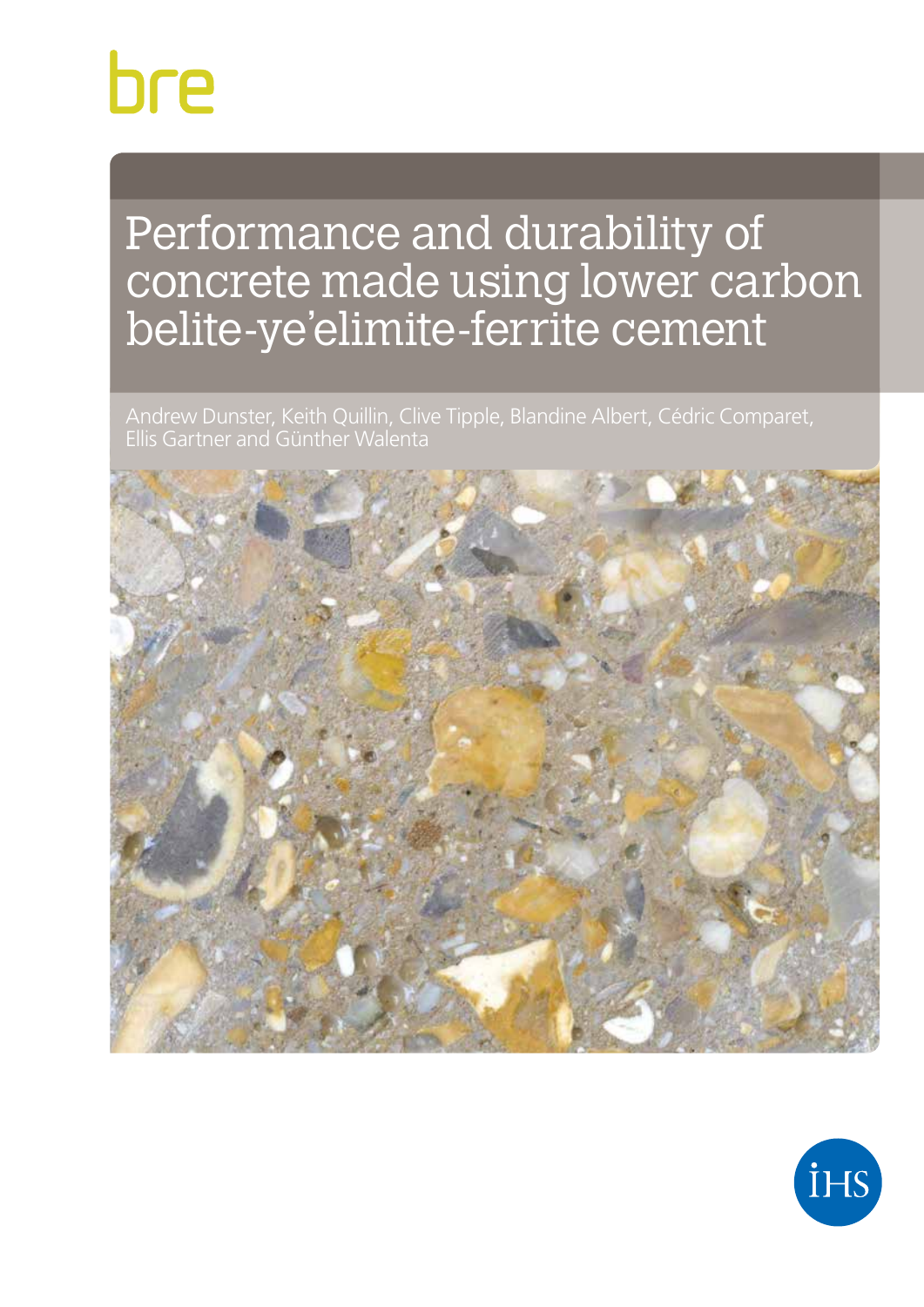### Performance and durability of concrete made using lower carbon belite-ye'elimite-ferrite cement

Andrew Dunster, Keith Quillin and Clive Tipple (BRE)

Blandine Albert, Cédric Comparet, Ellis Gartner and Günther Walenta (LafargeHolcim)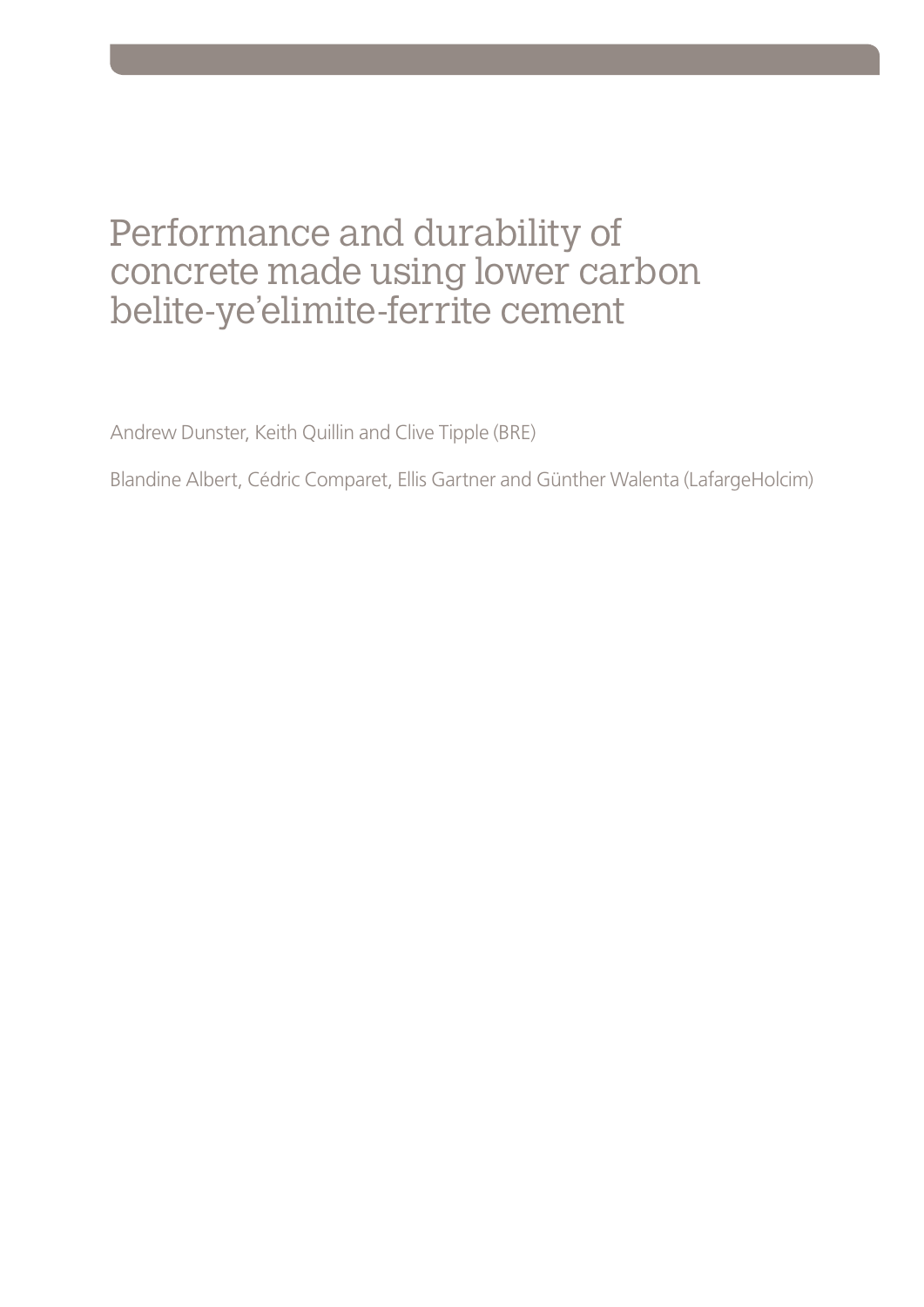BRE Group (BRE) is a world-leading centre of built environment expertise, research and training, and includes a third-party approvals organisation offering certification of products and services to international markets.

**BRE** is owned by BRE Trust, the largest UK charity dedicated specifically to research and education in the built environment. BRE Trust uses the profits made by BRE to fund new research and education programmes that advance knowledge, innovation and communication for public benefit.

**IHS (NYSE: IHS)** is the leading source of information, insight and analytics in critical areas that shape today's business landscape. Businesses and governments in more than 165 countries around the globe rely on the comprehensive content, expert independent analysis and flexible delivery methods of IHS to make high-impact decisions and develop strategies with speed and confidence. IHS is the exclusive publisher of BRE publications.

IHS Global Ltd is a private limited company registered in England and Wales (no. 00788737).

Registered office: The Capitol Building, Oldbury, Bracknell, Berkshire RG12 8FZ.<www.ihs.com>

BRE publications are available from<www.brebookshop.com> or

IHS BRE Press The Capitol Building **Oldbury** Bracknell Berkshire RG12 8FZ Tel: +44 (0) 1344 328038 Fax: +44 (0) 1344 328005 Email: [brepress@ihs.com](mailto:brepress@ihs.com)

© IHS 2016. No part of this publication may be reproduced or transmitted, in any form or by any means, electronic, mechanical, photocopying, recording or otherwise, or be stored in any retrieval system of any nature, without prior written permission of IHS. Requests to copy any part of this publication should be made to: The Publisher IHS Verulam Point Station Way St Albans Herts AL1 5HE Tel: +44 (0) 1727 733813

Email: [brepress@ihs.com](mailto:brepress@ihs.com) 

Printed using FSC or PEFC material from sustainable forests.

#### **BR 512**

First published 2016 ISBN 978-1-84806-457-7 Any third-party URLs are given for information and reference purposes only and BRE and IHS do not control or warrant the accuracy, relevance, availability, timeliness or completeness of the information contained on any third-party website. Inclusion of any third-party details or website is not intended to reflect their importance, nor is it intended to endorse any views expressed, products or services offered, nor the companies or organisations in question.

Any views expressed in this publication are not necessarily those of BRE or IHS. BRE and IHS have made every effort to ensure that the information and guidance in this publication were accurate when published, but can take no responsibility for the subsequent use of this information, nor for any errors or omissions it may contain. To the extent permitted by law, BRE and IHS shall not be liable for any loss, damage or expense incurred by reliance on the information or any statement contained herein.

The work summarised in this report was funded under the EU LIFE+ and SILC programmes to assess the performance and durability of Aether concrete.

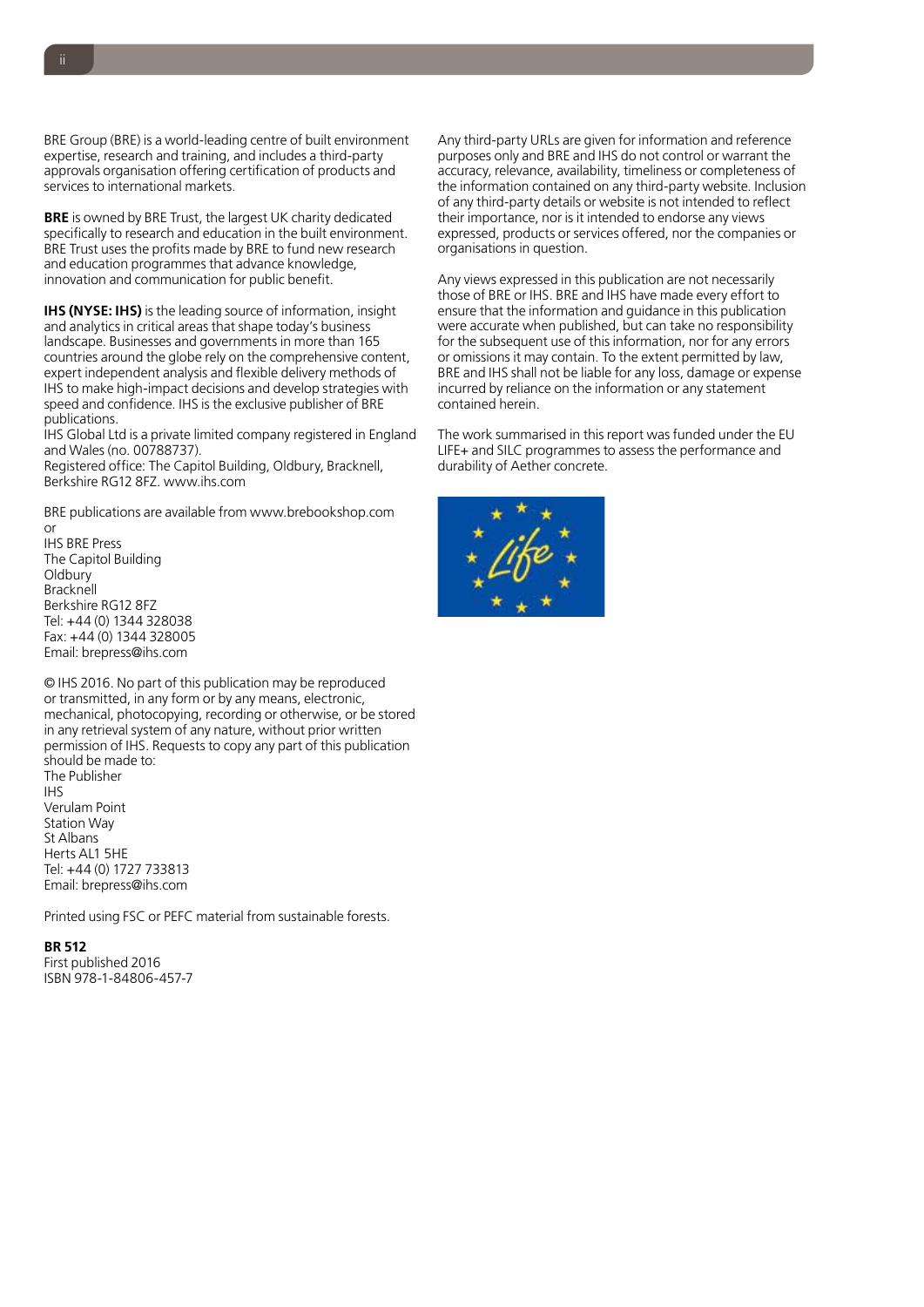# **Contents**

|                | Chemical formulae used in this guide                                                                                                                                                                                                                                                                                                  | İV                                                       |
|----------------|---------------------------------------------------------------------------------------------------------------------------------------------------------------------------------------------------------------------------------------------------------------------------------------------------------------------------------------|----------------------------------------------------------|
|                | Executive summary                                                                                                                                                                                                                                                                                                                     | $\vee$                                                   |
| 1              | Introduction                                                                                                                                                                                                                                                                                                                          | 1                                                        |
|                | Background<br>1.1<br>Portland cement manufacture<br>1.2<br>Cement composition<br>1.3<br>Carbon dioxide emissions from Portland cement manufacture<br>1.4                                                                                                                                                                              | 1<br>1<br>1<br>3                                         |
| $\overline{2}$ | Aether cement                                                                                                                                                                                                                                                                                                                         | 4                                                        |
|                | 2.1<br>Background<br>2.2<br>Carbon dioxide per tonne of cement                                                                                                                                                                                                                                                                        | 4<br>$\overline{4}$                                      |
| 3              | Properties of Aether cement                                                                                                                                                                                                                                                                                                           | 5                                                        |
|                | 3.1<br>Background<br>3.2<br>Initial concrete mixes<br>3.3<br>Mix development: effects of sand proportion<br>3.4<br>Mix development: effects of cement content                                                                                                                                                                         | 5<br>5<br>10<br>12                                       |
| 4              | Durability programme                                                                                                                                                                                                                                                                                                                  | 15                                                       |
|                | 4.1<br>Mix designs and curing regimes<br>4.2<br>Compressive strength<br>4.3<br>Dimensional stability<br>Sulfate and acid resistance<br>4.4<br>Alkali-silica reaction<br>4.5<br>Carbonation<br>4.6<br>4.7<br>Permeability<br>4.8<br>Chloride ingress<br>4.9<br>Preparation of large reinforced concrete elements<br>4.10<br>Conclusion | 15<br>15<br>20<br>25<br>30<br>32<br>34<br>34<br>35<br>36 |
| 5              | References<br>37                                                                                                                                                                                                                                                                                                                      |                                                          |

- 6 Appendix: Aether concrete mixes for durability studies 38
	-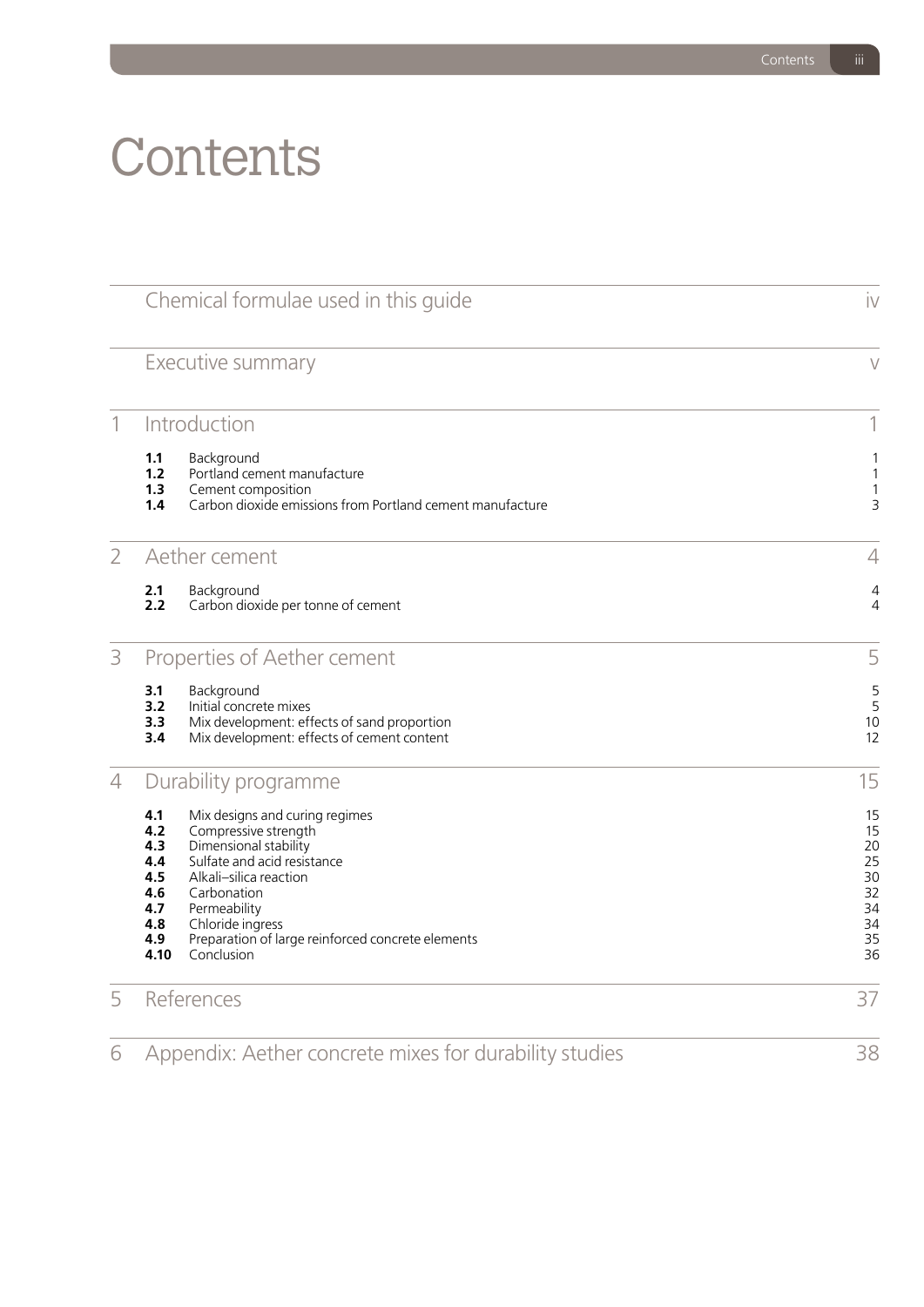# Chemical formulae used in this guide

| $\mathsf{Al}_2\mathsf{O}_3$     | alumina                                                                                   |
|---------------------------------|-------------------------------------------------------------------------------------------|
| $C_2(A,F)$                      | ferrite phase (specific form found in Aether)*                                            |
| $C_2S$                          | dicalcium silicate (belite)*                                                              |
| $C_3A$                          | tricalcium aluminate*                                                                     |
| $C_3S$                          | tricalcium silicate (alite)*                                                              |
| $C_4A_3\$                       | ye'elimite (calcium sulfoaluminate)*                                                      |
| $C_4$ AF                        | calcium aluminoferrite (ferrite)*                                                         |
| CaCO <sub>3</sub>               | calcium carbonate (limestone comprises mainly calcium carbonate)                          |
| CaO                             | calcium oxide (lime)                                                                      |
| CH                              | calcium hydroxide (portlandite)*                                                          |
| CO <sub>2</sub>                 | carbon dioxide                                                                            |
| Fe <sub>2</sub> O <sub>3</sub>  | iron(III) oxide                                                                           |
| K <sub>2</sub> SO <sub>4</sub>  | potassium sulfate                                                                         |
| Na <sub>2</sub> O <sub>eq</sub> | total alkalis Na <sub>2</sub> O + K <sub>2</sub> O (expressed as sodium oxide equivalent) |
| Na <sub>2</sub> SO <sub>4</sub> | sodium sulfate                                                                            |
| NaOH                            | sodium hydroxide                                                                          |
| SiO <sub>2</sub>                | silica                                                                                    |
| SO <sub>3</sub>                 | sulfate                                                                                   |

\* Cement chemist's nomenclature has also been used as follows:

- 
- A  $Al_2O_3$  alumina<br>
C CaO calcium<br>
F Fe<sub>2</sub>O<sub>3</sub> iron(III) c<br>
S SiO<sub>2</sub> silica calcium oxide
- $Fe<sub>2</sub>O<sub>3</sub>$  iron(III) oxide<br>SiO<sub>2</sub> silica
- S  $\overline{SO_2}$ <br> $\overline{SO_3}$
- sulfate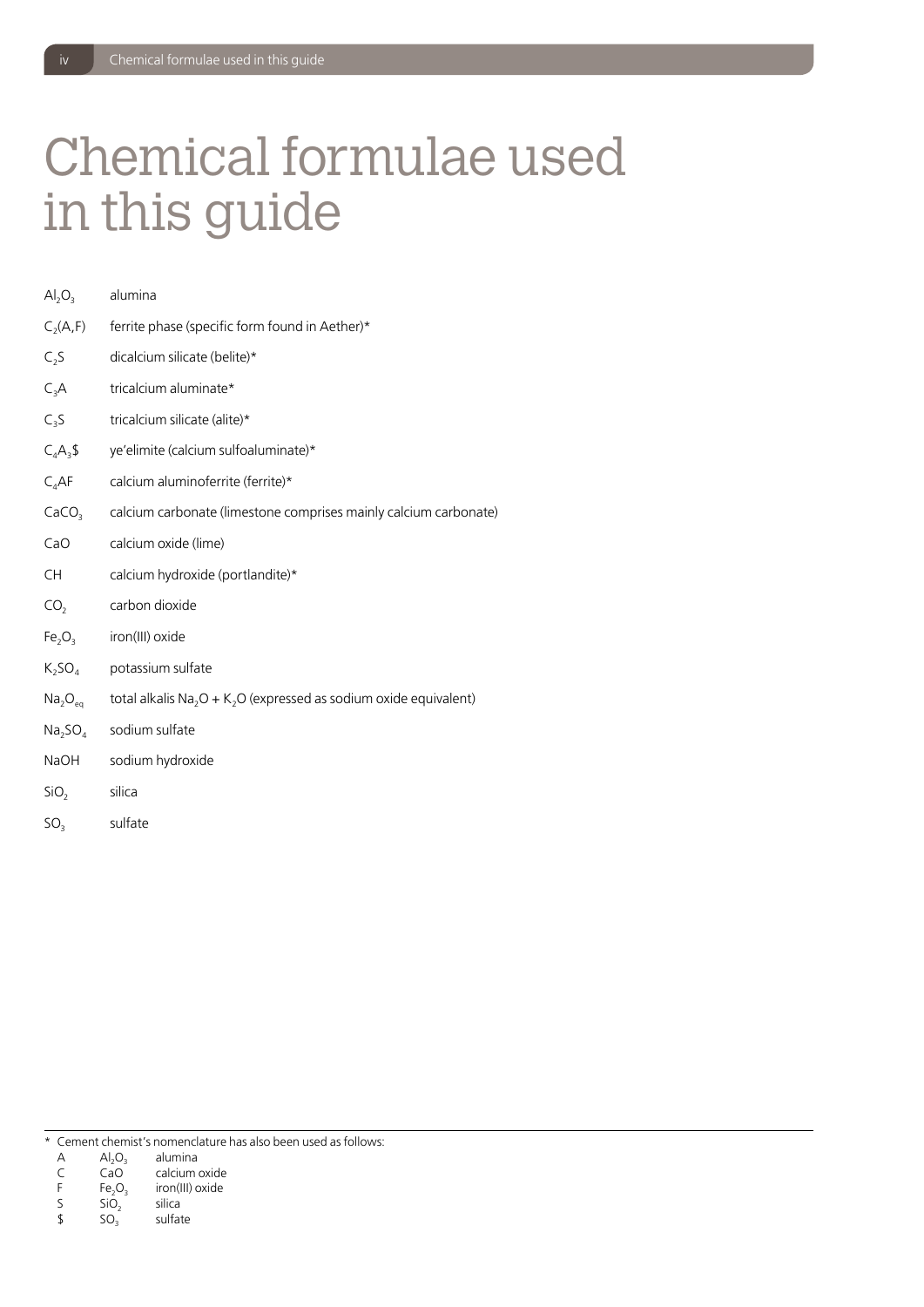### Executive summary

Concrete is likely to continue to be the primary volume construction material for most structural applications and its use is likely to grow in the future. Portland cement (PC) and blended PCs are currently the only economic binders for concrete that can match the performance and durability requirements under the wide range of conditions to which concrete is exposed.

Cement manufacture produces large amounts of CO<sub>2</sub> due to energy use and the calcination of CaCO<sub>3</sub>. Cement manufacture consequently accounts for about 5% of total global anthropogenic CO<sub>2</sub> emissions.

The pressure to reduce energy consumption and  $CO<sub>2</sub>$  emissions during cement manufacture has led the industry to increase the extent to which Portland cement clinker is substituted in conventional cements by other ingredients that are currently approved for standard production, such as ground granulated blastfurnace slag (ggbs), pulverised-fuel ash (pfa or fly ash), natural pozzolans and limestone. However, there have until recently been few serious attempts to develop novel cements based on alternative clinkers with intrinsically lower energy requirements and CO<sub>2</sub> emissions on manufacture than conventional Portland cement clinkers.

This report summarises work on cements based not on  $C_3S$  (the major phase in PC) but instead on  $C_2$ S as the major phase, with  $C_4A_3\$  (calcium sulfoaluminate or ye'elimite) and  $C_4A$ F (ferrite) as the other two principal phases. It specifically focuses on the LafargeHolcim-patented Aether† cements as an example of this type of cement. These cements can be made from conventional raw materials, in existing industrial installations and offer similar performances to CEM I (ordinary) PC, but with 25–30% lower CO<sub>2</sub> emissions.

The work summarised in this report was funded under the EU LIFE+ and SILC programmes to assess the performance and durability of Aether concrete. It has shown that good-quality concretes can be made using a range of different batches of Aether cement. Specimens have been prepared to allow testing to continue over a number of years. To date, durability data for up to two years have been recorded. Results have shown the following:

- Good-quality concretes can be prepared using Aether cement. The compressive strength of Aether concretes at lower water:cement (w/c) ratios at least matches that of otherwise equivalent PC concretes at test ages of up to two years.
- The dimensional stability of Aether concretes stored in water at 5ºC and 20ºC is comparable to that of otherwise equivalent PC concretes at test ages of up to two years.
- Aether concretes stored in air at 20°C show less drying shrinkage than equivalent PC concretes.
- Aether concretes have not shown signs of deterioration on exposure to sulfate solutions over two years of exposure. Otherwise equivalent PC concretes show significant deterioration on exposure to sulfate solutions.
- Aether concretes deteriorate on exposure to citric acid solution. However, the rate of deterioration to these extremely aggressive conditions is comparable to that of otherwise equivalent PC concretes. In both Aether and PC concretes, acid resistance increases with concrete quality and curing.
- Whilst the carbonation front in Aether concretes is less well defined than in PC concretes, the rate of carbonation of Aether concretes appears to be higher than that of otherwise equivalent PC concretes stored in similar conditions. Further tests will be required to assess if there is any impact on the corrosion of embedded reinforcement.
- The gas permeability and chloride diffusion coefficient of Aether concretes are lower than those of otherwise equivalent PC concretes. These results are consistent with Aether concretes being durable, although other factors (such as exposure environment and mix design) need to be taken into account.
- A number of large reinforced concrete elements have been produced using Aether concretes. The elements were of good quality and will be stored on the BRE exposure site at an inland location in southern England to allow ongoing monitoring of performance.
- Specimens have been prepared to assess the susceptibility of Aether concretes to deterioration as a result of alkali– silica reaction (ASR) or delayed ettringite formation (DEF). Data available to date have not indicated a susceptibility to these processes, although the tests need to be continued over a longer period before conclusions regarding durability can be made.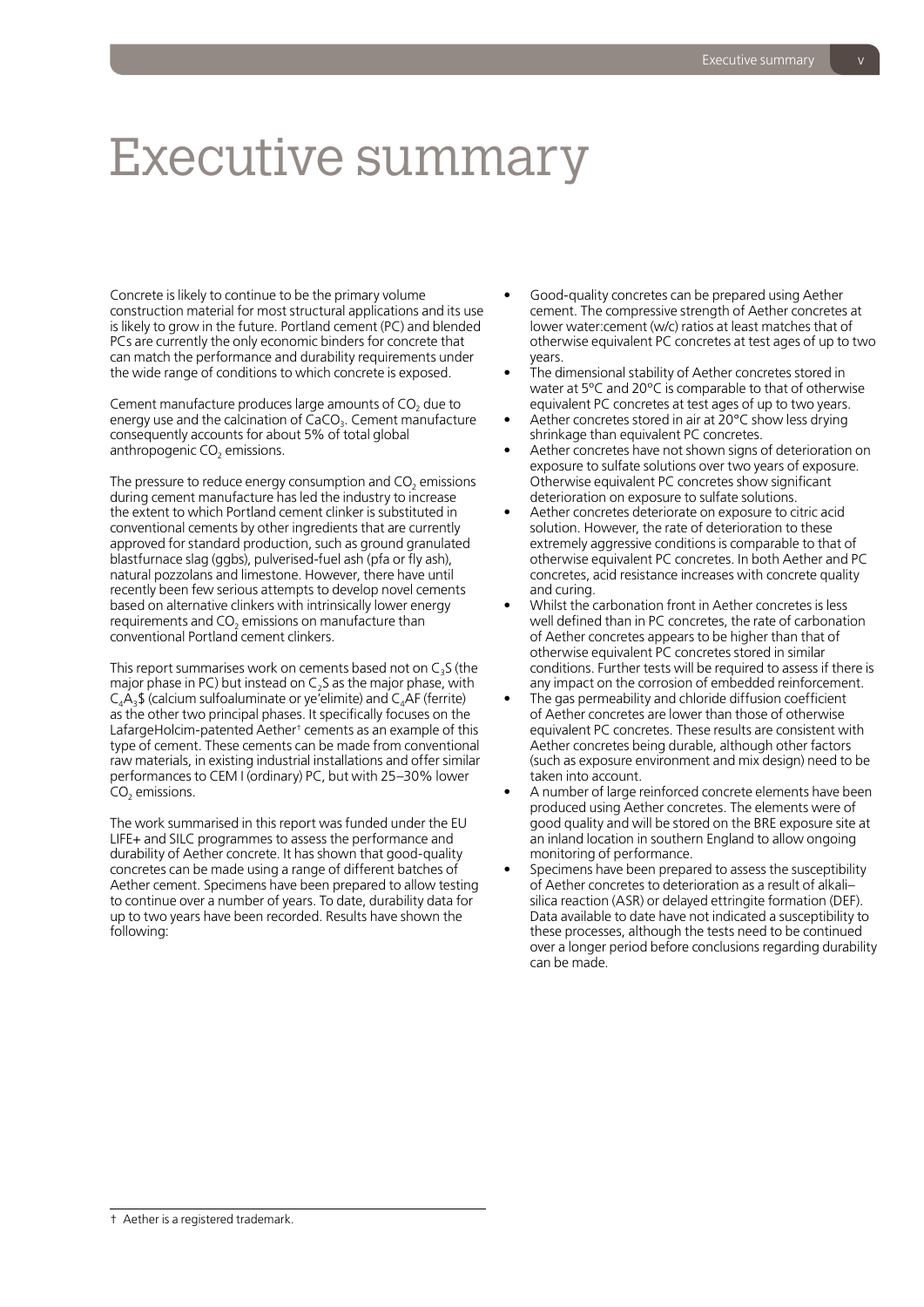